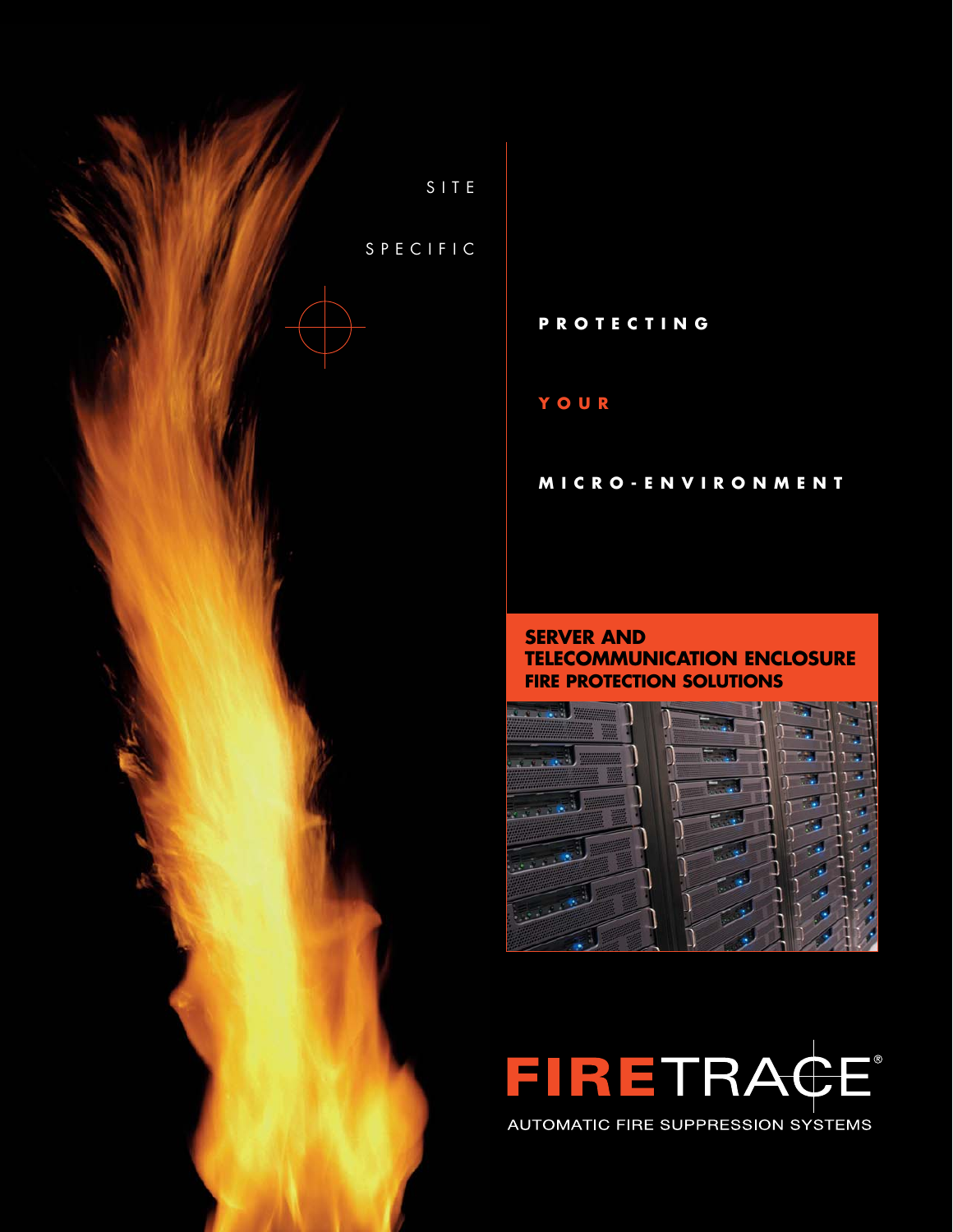

Firetrace does not occupy valuable rack space. This red Firetrace Detection Tubing is run unobtrusively across the top of the rack.



The red Firetrace Detection Tubing can be located in the rack in a manner that does not interfere with installation or maintenance of the equipment.

**Computer systems have evolved. Components that once filled large rooms now reside in a rack of equipment.**

## **Given the value of your data and equipment, shouldn't your fire protection evolve too?**

## **Requirements versus realities**

Most local authorities simply require building sprinkler systems throughout the building, including data centers. While water can be effective in fighting fire and saving a building, it can be devastating to computers. As a result, many centers have been equipped with, and some even require, non-water-based supplemental suppression.

# **The way it was**

In the 1980's, the state-of-the-art in computer room fire suppression involved large Halon "Total Flood" systems that filled an entire room with gas upon detection of a fire. While these systems were very effective, the cost of the discharge was very expensive due to the amount of agent. In addition, questions surfaced regarding the environmental effects of Halon and many systems have been taken out of service either due to local regulations or by choice.

To replace Halon, new agents have been developed to protect this critical equipment. These clean agents share the best properties of Halon - effective fire suppression, noncorrosiveness or conductivity, and no clean up required in the event of a discharge.

# **The problem**

Where computer systems once occupied large open rooms, most equipment is now installed in enclosed or semi-enclosed racks - many of which have even added options such as cooling systems built into the racks. Yet even in these new environments, shorts and power supply failures can start fires that can quickly sweep through a rack taking valuable equipment - and irreplaceable data - with it.

## **The solution: Fire detection and suppression in the rack**

Firetrace®'s unique fire detection and suppression systems are the leading solution for rack-level fire suppression. Using our completely pneumatic Firetrace Detection Tubing, and clean fire suppression agents such as FM-200 which do not harm sensitive electronics, Firetrace can quickly detect and suppress a fire before it can spread to adjacent equipment or activate the sprinkler system.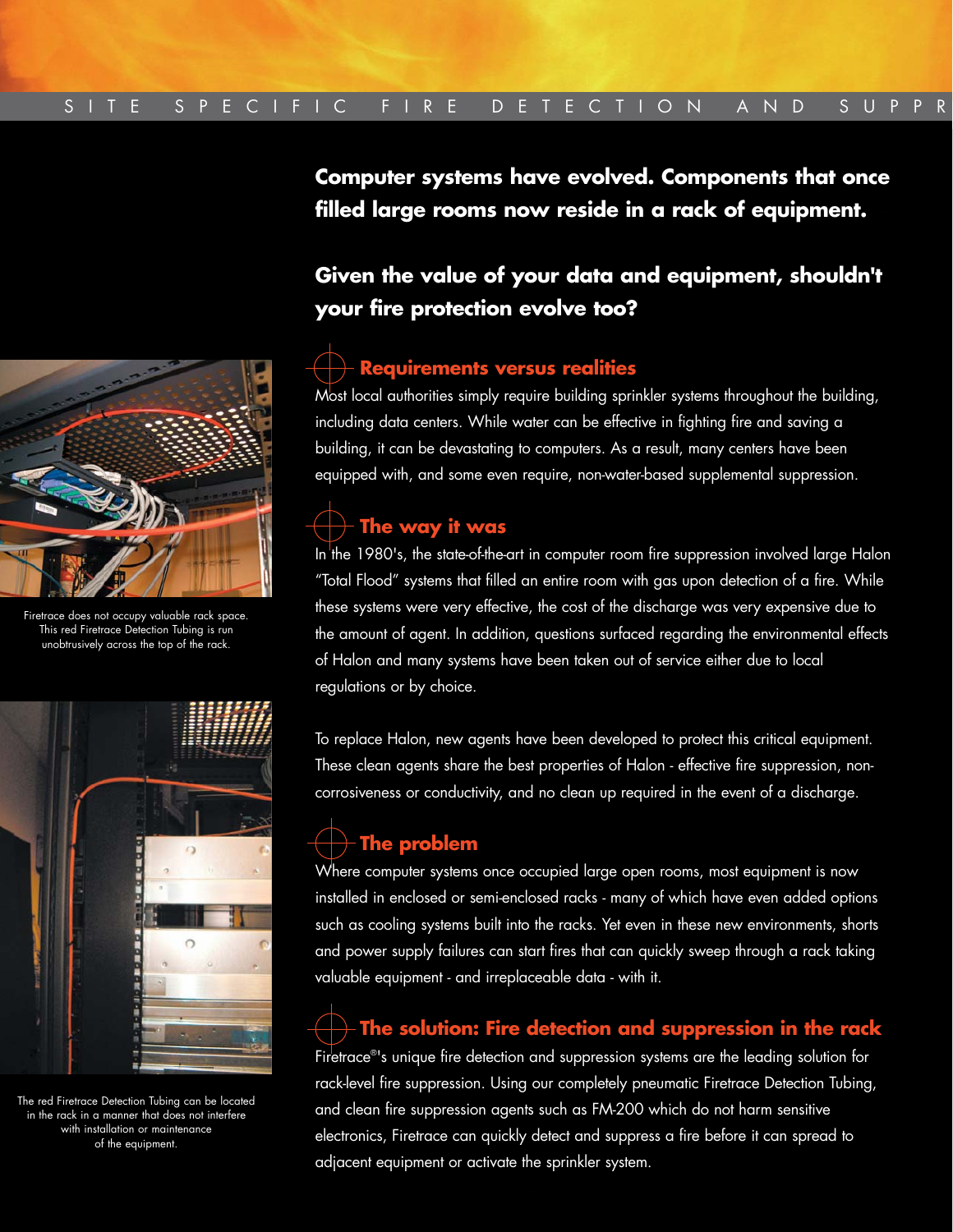### **How it works**

Firetrace offers two distinct fire suppression systems to suit the needs of the environment.

#### **Firetrace Direct System**

The Firetrace Direct Low-Pressure System provides simple, reliable protection for critical assets. During the installation, the red Firetrace Detection Tubing (FDT) is run into and throughout the rack, ensuring that detection is close at hand should a fire start. Should a fire break out, the point on the pressurized FDT nearest the heat source will burst, allowing the fire suppression agent to flow from the Firetrace cylinder through the tubing, and out of the rupture hole directly at the source of the fire. The result is a long discharge of agent in the immediate vicinity of the fire, suppressing the fire where it starts.

Firetrace Direct Systems can also be used in cable runs and trays. Each system can protect up to a total of 100 linear feet of cabling. Direct systems are fully automatic and cannot be manually activated.



### **Firetrace Indirect System**

The Firetrace Indirect Low-Pressure System uses the same red Firetrace Detection Tubing run throughout the rack's components to quickly detect a fire. When the tubing ruptures, the system activates delivering the agent through separate piping, quickly filling the rack enclosure with agent and suppressing the fire.

Firetrace Indirect Systems also offer the option to activate via a smoke detector or external alarm system (using the Firetrace Solenoid Valve) or via a manual release.

Regardless of the system selected, the Firetrace Detection Tubing is the reliable solution for detecting fire at its source quickly, before adjacent equipment can be damaged. Either Firetrace system can utilize one of a variety of clean fire suppressing agents, selected specifically to suit the environment.